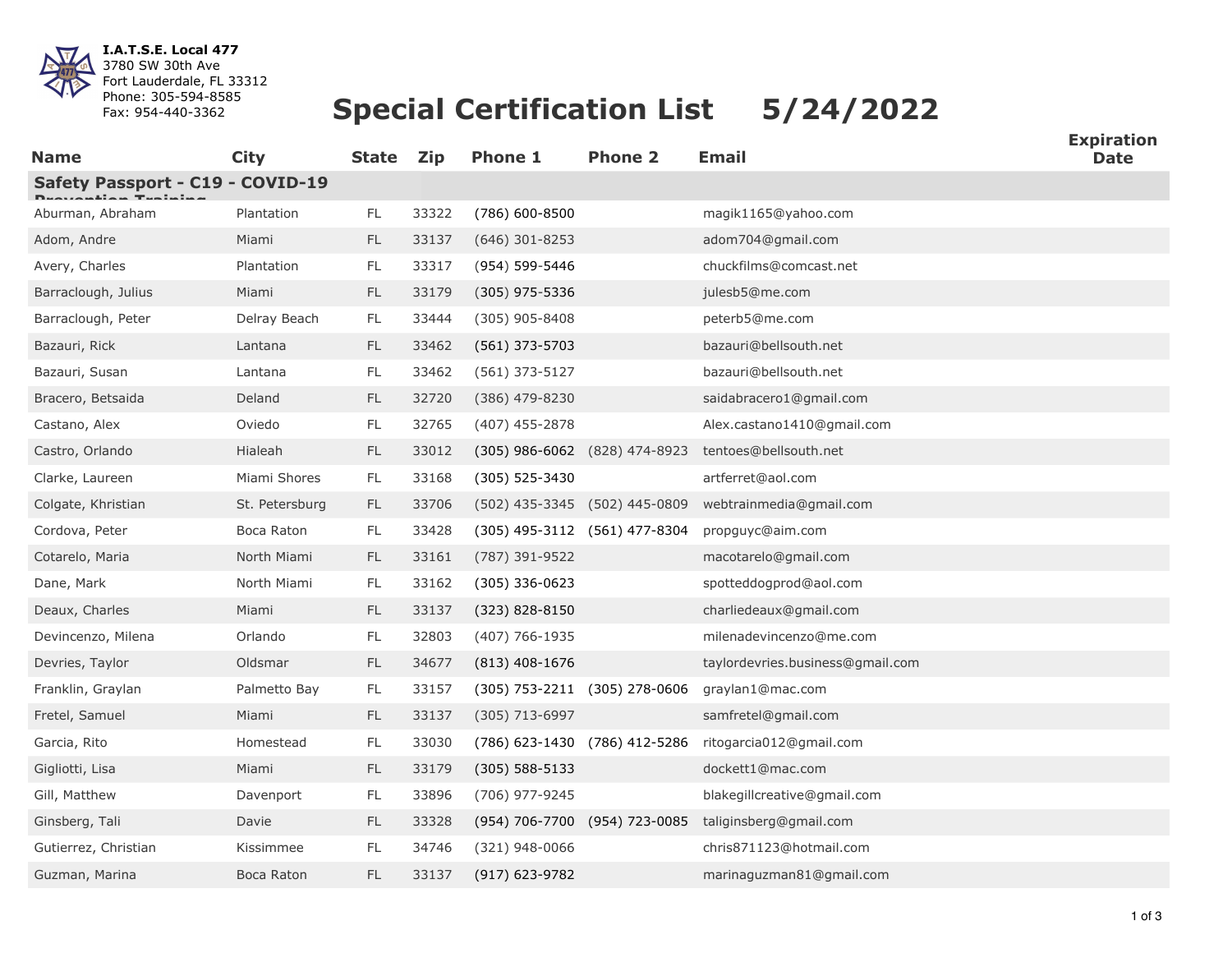

**I.A.T.S.E. Local 477** 3780 SW 30th Ave Fort Lauderdale, FL 33312 Phone: 305-594-8585 Fax: 954-440-3362

## **Special Certification List 5/24/2022**

| <b>Name</b>            | <b>City</b>         | <b>State</b>  | <b>Zip</b> | <b>Phone 1</b>                | <b>Phone 2</b>     | <b>Email</b>                | <b>Expiration</b><br><b>Date</b> |
|------------------------|---------------------|---------------|------------|-------------------------------|--------------------|-----------------------------|----------------------------------|
| Haigler, Charles       | Orlando             | FL            | 32835      | (863) 221-4312                |                    | Charles.haigler@gmail.com   |                                  |
| Hancock, Cody          | Orlando             | <b>FL</b>     | 32806      | (478) 919-5230                |                    | codywhancock@gmail.com      |                                  |
| Harrington, Andrew     | Miami               | FL            | 33138      | $(305)$ 815-3267              |                    | a.harrington229@gmail.com   |                                  |
| Kenney, Tera           | Orlando             | $\mathsf{FL}$ | 32812      | (407) 780-7961                |                    | teraleighkenney@gmail.com   |                                  |
| Kent, David            | Oakland Park        | <b>FL</b>     | 33309      | (954) 397-8676 (954) 663-4108 |                    | kenterprises@usa.com        |                                  |
| Kooser, Margaret       | Hollywood           | $\mathsf{FL}$ | 33020      | $(954) 558 - 1350$            |                    | ekooser@aol.com             |                                  |
| Kruder, Richard        | Miami Shores        | $\mathsf{FL}$ | 33168      | $(305)$ 525-5403              | $(305) 751 - 1251$ | wolfbane65@aol.com          |                                  |
| Kupfer, John (Francis) | Oakland Park        | <b>FL</b>     | 33334      | (954) 309-7090                |                    | john_kupfer@yahoo.com       |                                  |
| McFall, Jesse          | Miami               | FL.           | 33143      | $(305)$ 498-8441              |                    | jessejameswaves@hotmail.com |                                  |
| McFall, Mario          | Miami               | $\mathsf{FL}$ | 33143      | (305) 310-7604                |                    | mariomcfall@hotmail.com     |                                  |
| McNally, Sean          | Davie               | $\mathsf{FL}$ | 33324      | (786) 897-2750                |                    | seanmcnally317@gmail.com    |                                  |
| Mendible, Daniel       | Miami Beach         | <b>FL</b>     | 33139      | (954) 612-7469                |                    | dmendible@aol.com           |                                  |
| Metzel, Jessica        | Pembroke Pines      | <b>FL</b>     | 33024      | (954) 559-1080                |                    | metzeljessica@gmail.com     |                                  |
| Milavetz, Sera         | West Palm Beach     | FL.           | 33401      | $(863) 651 - 3912$            |                    | seramilavetz@gmail.com      |                                  |
| Murphy, Brian          | Orlando             | FL            | 32825      | (570) 507-6495                |                    | bmuurph10@gmail.com         |                                  |
| Navarro Jr., John      | Miami               | $\mathsf{FL}$ | 33126      | (786) 247-2260                |                    | jnavarro.fm@hotmail.com     |                                  |
| Nelson, Mishka         | Miami               | FL.           | 33137      | (325) 864-6270                |                    | nelsonmishka96@gmail.com    |                                  |
| Page Jr., Vaughn       | Hallandale Beach    | FL            | 33009      | $(305) 684 - 1231$            |                    | page.vaughn85@gmail.com     |                                  |
| Pearson, Raymond       | Leesburg            | <b>FL</b>     | 34788      | $A$ $07$ $07$                 |                    | ray.pearson1982@gmail.com   |                                  |
| Pierce, Kim            | Miami               | $\mathsf{FL}$ | 33161      | (305) 345-6852 (305) 893-4550 |                    | okkimba@mac.com             |                                  |
| Ramos, Zachary         | Fort Myers          | FL.           | 33931      | (609) 705-9844                |                    | zachary.s.ramos@gmail.com   |                                  |
| Read, Bryan            | Port Saint Lucie    | <b>FL</b>     | 34983      | (954) 740-1617                |                    | tammy read@yahoo.com        |                                  |
| Read, Jeremy           | Port St. Lucie      | <b>FL</b>     | 34983      | (954) 740-1615 (772) 446-7547 |                    | tammy read@yahoo.com        |                                  |
| Smith, Joseph          | New Smyrna Beach FL |               | 32169      | $(407)$ 314-6136              |                    | joe.wj.smith@gmail.com      |                                  |
| Stern, Shirah          | Aventura            | FL.           | 33160      | (917) 439-3901                |                    | shirahstern@yahoo.com       |                                  |
| Swieckowski, Blaine    | Hollywood           | <b>FL</b>     | 33019      | $(954)$ 924-4810              |                    | b@studiobpro.net            |                                  |
| Szylwin, Sue           | Sarasota            | FL            | 34234      | $(941) 685 - 1088$            |                    | jerseysouix@gmail.com       |                                  |